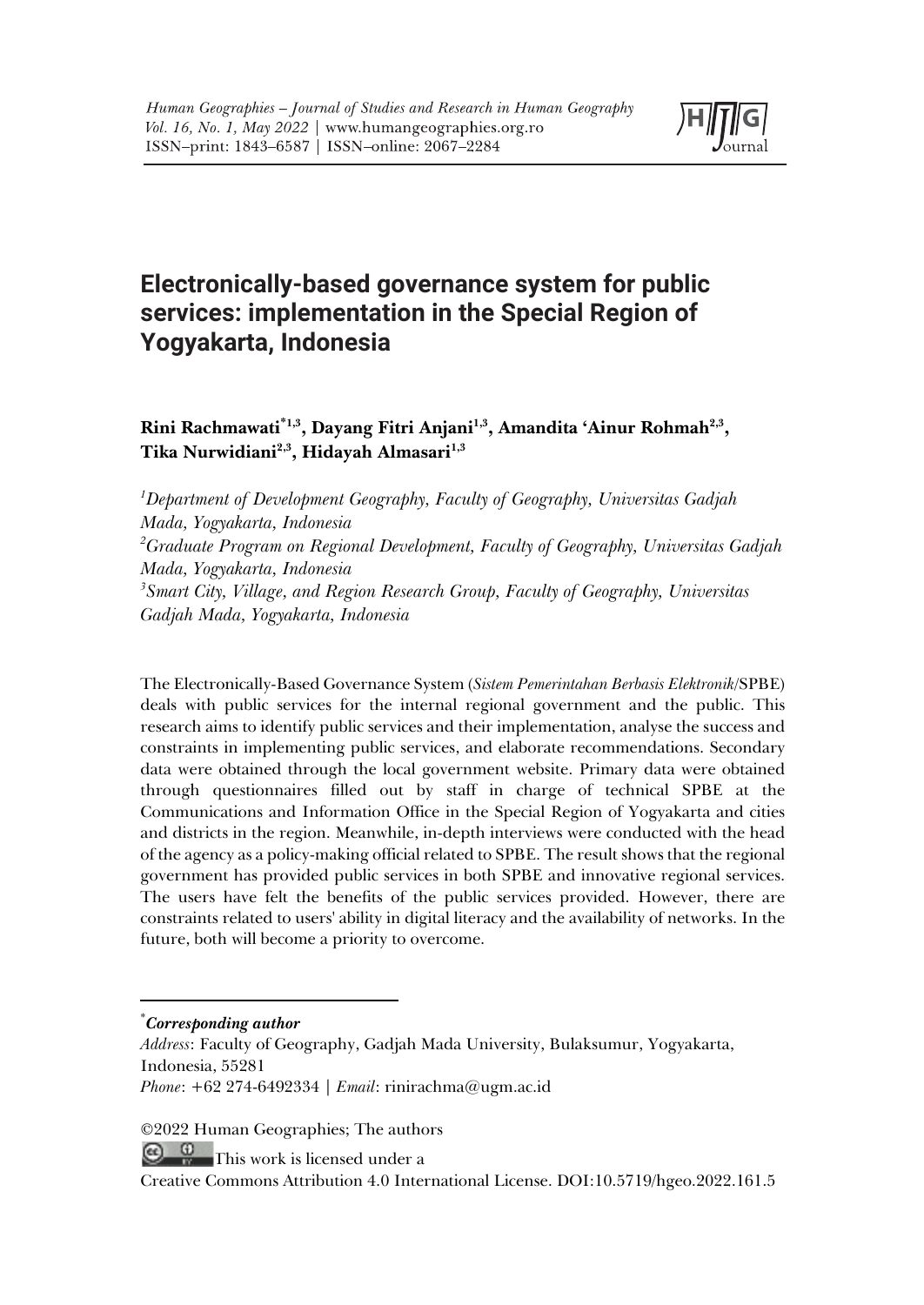#### **Key Words:** *electronically-based governance system, public services, smart governance*

**Article Info:** Received: *December 24, 2021*; Revised: *March 7, 2022*; Accepted: *May 15, 2022*; Online: *May 31, 2022*.

### **Introduction**

The development of Information and Communication Technology (ICT) has caused ease in social life order, including providing public services to society. As the main actor in providing public services, the government is expected to be able to give access to all layers of society (Rachmawati et al., 2018). Public services need to be provided in an integrated system so that the users can use them effectively, efficiently, and functionally (Rachmawati et al., 2018). The effort to integrate the uses of ICT in public services is one of the realizations in the electronically-based governance system.

The guideline for electronically running a government is developing the concept of Electronic Government (e-Government) (Presidential Directive No. 3, 2003). Technological advances and the implementation of e-Government have become a factor in the appearance of ICT-based service systems as an innovation (Rohmah & Rachmawati, 2019). E-government is a process of using ICT as a means of helping governance and public service system (Sosiawan, 2008). It has become one of the development indicators because of its role in giving essential services to society (UNDESA, 2016). In addition, it can also benefit institutions by optimising their role in providing public services easily and effectively (Almira et al., 2019). Meanwhile, the benefit from which society can get is information that can be accessed rapidly per what they are searching for (Almira et al., 2019).

As a form of the executive action for the Presidential Directive in running e-Government, in 2018, the central government developed SPBE (Sistem Pemerintahan Berbasis Elektronik/Electronically-Based Governance System). SPBE is a form of governing by using ICT to provide services to its users in an open, participative, innovative, effective, transparent, and accountable way so that public services with high quality and reliability can be materialised (Presidential Regulation, no. 95, 2018).

SPBE copes with public services the government provides for both the internal sides (i.e. ministries, institutions) and regional government to give services to the public. Nevertheless, it is necessary to identify the kinds of services, implementation model, success, and constraints of public services in SPBE.

This identification is undergone by the Ministerial Regulation, the Minister of State Apparatus Empowerment and Bureaucracy Reforms No. 59, 2020 on Monitoring and Evaluation of SPBE. It stated that electronically-based public service belongs to the fourth domain of SPBE services, and the eighth aspect consists of 6 (six) service indicators as stated in indicators 42-47 that will be addressed in this research.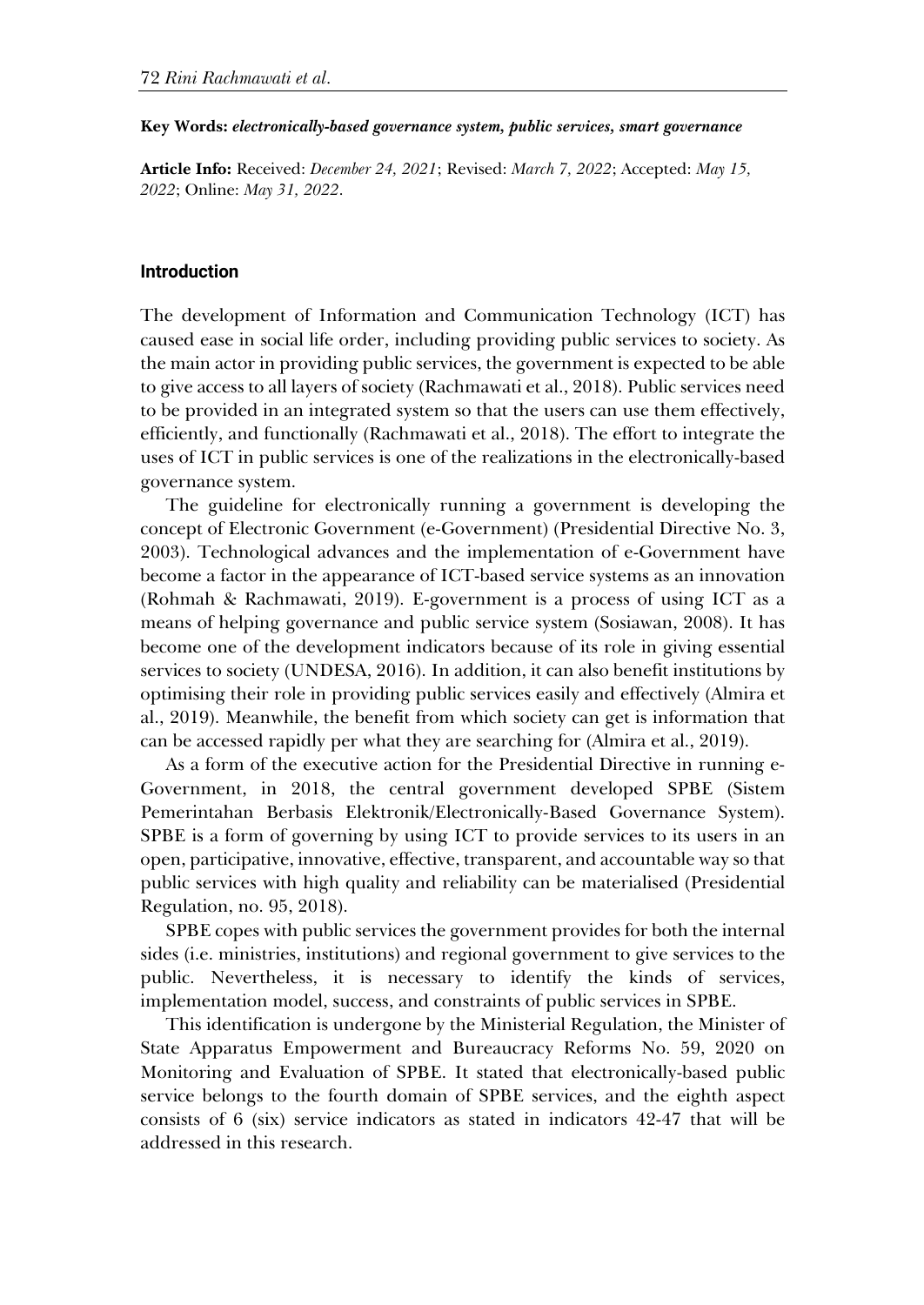The aims of this research are described as follows: Identifying the existing public services and implementation; Analysing the success and constraints of the implementation of public services; Providing recommendations for their future.

## **Materials and methods**

This research applies a qualitative method. The variable used is the kinds of public services found in SPBE. The secondary data was collected by browsing websites belonging to the regional government, particularly the one of SPBE related to public services. This study uses secondary and primary data. Secondary data was collected by searching local government websites related to public services in SPBE. At the same time, primary data was conducted through questionnaires and in-depth interviews. The data obtained through the questionnaire covers the Special Region of Yogyakarta, and the district and city levels include one city, namely Yogyakarta City and 4 four districts, namely Sleman Regency, Bantul Regency, Gunungkidul Regency, and Kulon Progo Regency. Filling out the questionnaire was carried out by local government employees or staff in the area, especially from the Communication and Information Office, which handled the preparation of the SPBE from a technical point of view. Meanwhile, in-depth interviews were conducted with the Heads of the Communication and Information Office as the decision-making officials. The analysis results related to public services and their use at SPBE were obtained based on the results of the questionnaires and in-depth interviews. The data collection process, both questionnaires and in-depth interviews were conducted online from June to August 2021. The analysis technique used is descriptive qualitative.

## **Results**

## *Electronically–Based Governance System (SPBE)*

Currently, the government transformed to being oriented more toward the public interest (Indrajit, 2006). Information technology has been acknowledged as one of the potential means to alter the ways how the government operates, one of which is through electronic government (i.e. e-Government) (Luna-Reyes & Gil-Garcia, 2014). E-Government is an information system supporting online-based administrative services to implement effective and efficient service operations (Pieterson & Ebbers, 2008). E-Government is also defined as governance using information technology to provide services of high quality and transparency concerning public services (Shin, 2012 in Kim & Kim, 2021; Canedo et al., 2020). The most important application of e-Government is especially in the context of integration (Djunaedi et al., 2018).

E-Government can make the communication between regional governments and society easy, improve service effectiveness, and reduce administrative costs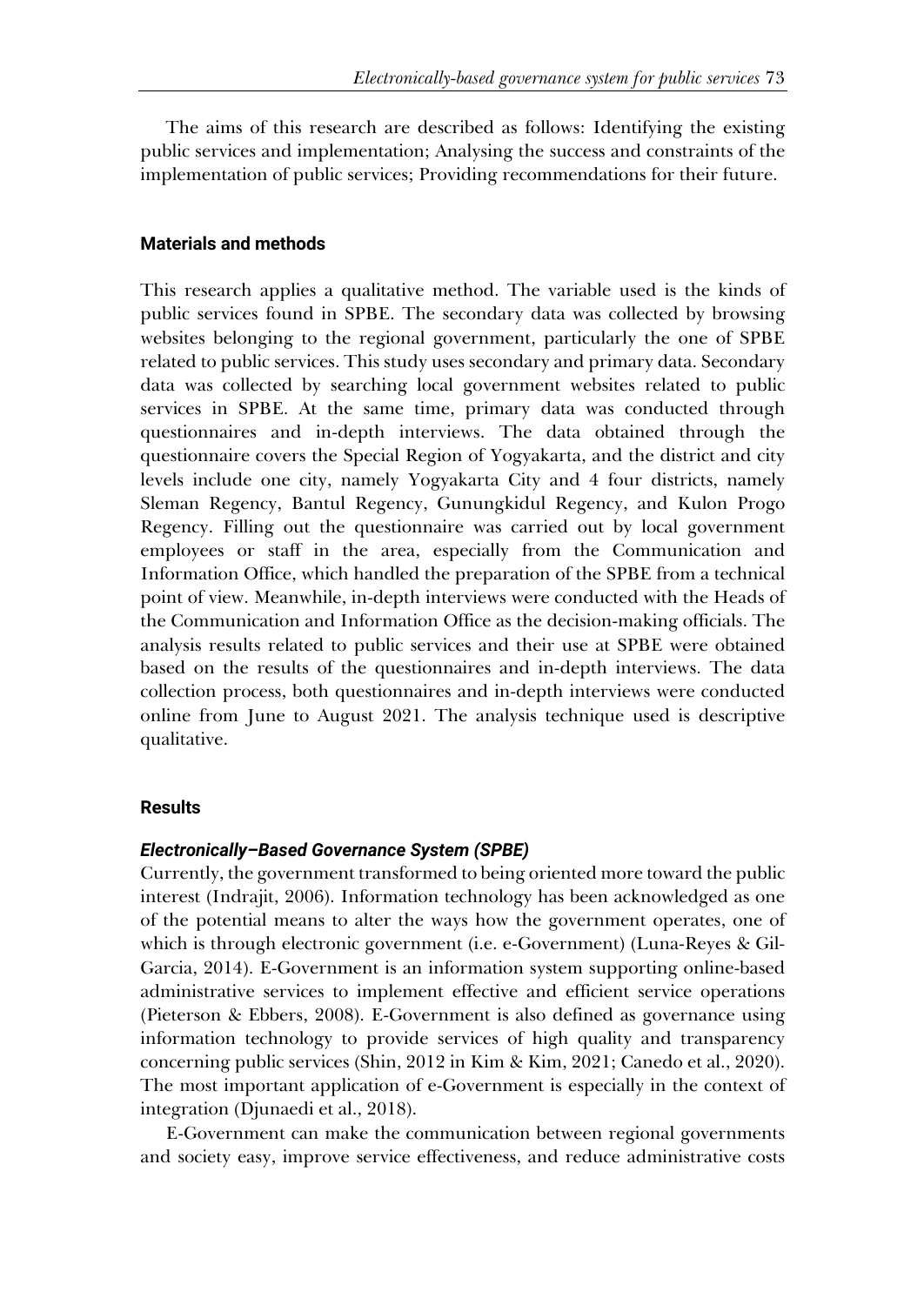(International City/County Management Association (2011) in Nam (2014)). The majority or around 86% of the studies' findings dealt with impact of e-Government on capabilities and interactions related to improving access and quality of data, interaction between government and society and private sectors (Kim & Kim, 2020). In addition, the implementation of e-Government also results in the ability to help the government reduce cost, improve quality, save time, and increase effectiveness and efficiency in public services (Ariana et al., 2020). Improvements in the implementation of e-Government are carried out through an Electronically–Based Governance System (*Sistem Pemerintahan Berbasis Elektronik*/SPBE) (Pratiwi et al., 2020). SPBE is one of the forms of achieving clean, effective, transparent and accountable governance (Al-Khouri, 2011). SPBE is implemented under several principles per the Presidential Regulation No. 95, 2018. They should represent effectivity, integration, sustainability, efficiency, accountability, interoperability, and security. In addition, SPBE should provide services that are citizen-centric or services oriented to fulfil what society needs. There are proofs that society is satisfied since the partition in the organizations of bureaucracy has been eliminated (Aikins & Krane, 2010). Several countries have developed such a practice (Aikins & Krane, 2010). SPBE is one of the forms of innovation in using ICT as an effort for the government to improve public services. This leads to a transformation in communication between government and society, which was previously a one-way process. With the help of ICT, now it turns to be two-way communication, i.e. the one between government - society and society-government (Sulehat & Taib, 2016).

The Evaluation Guideline of SPBE is regulated in the Ministerial Regulation, the Ministry of State Apparatus Empowerment and Bureaucracy Reforms No. 5, 2018. Through evaluation, it is expected that the level of SPBE readiness, which is related to public services, will be improved. Therefore, this research is focused on the SPBE applications related to public services, from which the varieties will be presented through examples in the Special Region of Yogyakarta.

## *Electronically–Based Governance System (SPBE) for public services*

Public service is an activity provided by an organisation to the community (Gedeona, 2015). The implementation of public services must be accompanied by service standards that will be a reference in service delivery (Sukesi & Yunus, 2018). Different kinds of procedures such as time, cost, product, facilities, and quality of human resource become points that need to be taken into consideration in the implementation of public services (Ridwan & Sudrajat, 2009).

Public service is the combination of interaction among different aspects of services, such as human resources in charge of giving services, strategies, and users (Alberth & Zemke, 1990 in Dwiyanto, 2006). The quality of public services can be evaluated based on 7 dimensions (i.e. simplicity, clarity and certainty, security and convenience, openness, efficiency and economic aspect, justice and punctuality of service) (Tjiptono & Gregorius, 2011).

The government has the responsibility for public services to improve the welfare of people (McKevitt, 1998). The concept of public administration that has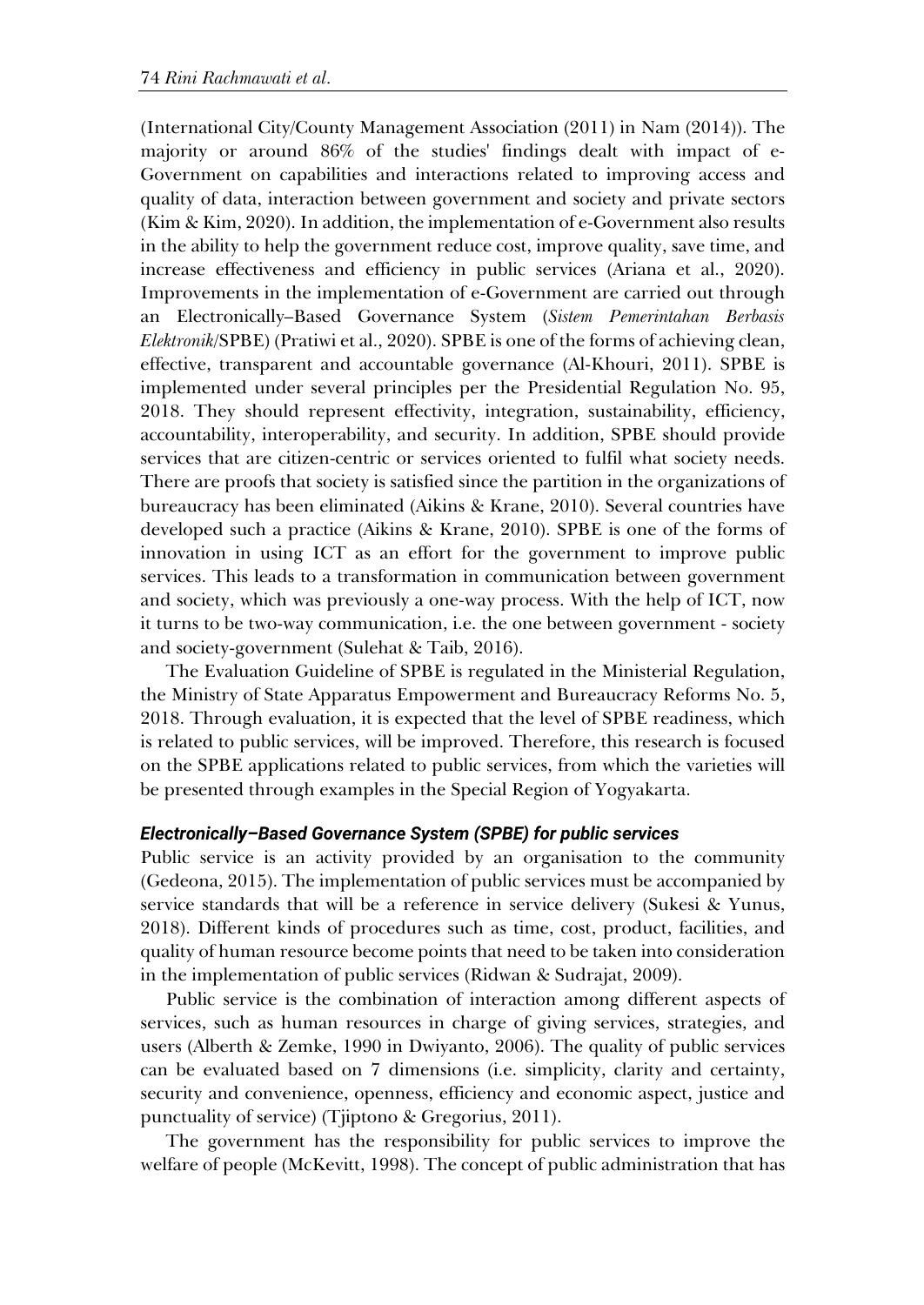become a paradigm in new public services stresses that the organisation of public sectors, in this case, the government, has the main duty to provide good service to its subjects (Rahmadana et al., 2020). In this concept, all parties play an important role in achieving a prosperous society. They are the government, private agents, and the community who support the implementation of good governance (Rusli, 2015). Using a new ICT system can improve the operation and integration inside and among the parties in the government (Diirr et al., 2011). Previously it was better known as a one-stop service. One-stop service is a service pattern in one place that includes various types of services without an integrated process and will be served through several technical task units (Silaban, 2003). At this time, the service is more developed as an electronic service that uses ICT applied online.

SPBE in public services provides benefits such as simplifying the service process and creating efficiency and effectiveness in time, energy, and cost. All the benefits given fulfil what becomes the primary purpose of public services, i.e. being responsive to satisfy people with what they get (Arfan et al., 2021). In practice, the responsiveness of electronically-based public service is influenced by decentralisation and regional autonomy as an institutional order that is the most effective and efficient, particularly in a region with a heterogeneous population (Filippetti, 2021).

In Indonesia, SPBE in improving public service is divided into several services. They are public service for complaints, electronically-based open data service, electronically-based network service for Legal Documentation and Information (Jaringan Dokumentasi dan Informasi Hukum/JDIH), and public service of three sectors (Minister of State Apparatus Empowerment and Bureaucracy Reforms No. 59, 2020). Three public sector services are the priority in each agency or institution. Furthermore, the research results will be discussed in the form of an analysis of the availability and implementation of SPBE in public services at the research location. Comparison of the SPBE for public services at the provincial level, city and regency at the provincial level, namely the Special Region of Yogyakarta and at the city and district levels, namely the City of Yogyakarta, Bantul Regency, Gunungkidul Regency, Sleman Regency, and Kulon Progo Regency can be seen in Table 1.

The implementation of SPBE in improving public services in the Special Regency of Yogyakarta can be seen in Table 2. SPBE has provided considerable benefits in improving public services, per the statement of the informant in the in-depth interview:

"Each Regional Apparatus Organization (OPD) has conducted a public service satisfaction survey. The survey results show that information technology increases public satisfaction with services because there is transparency, efficiency, and accountability. The public can directly see how the service is provided to them" (member of Special Regency of Yogyakarta's Communications and Information Office).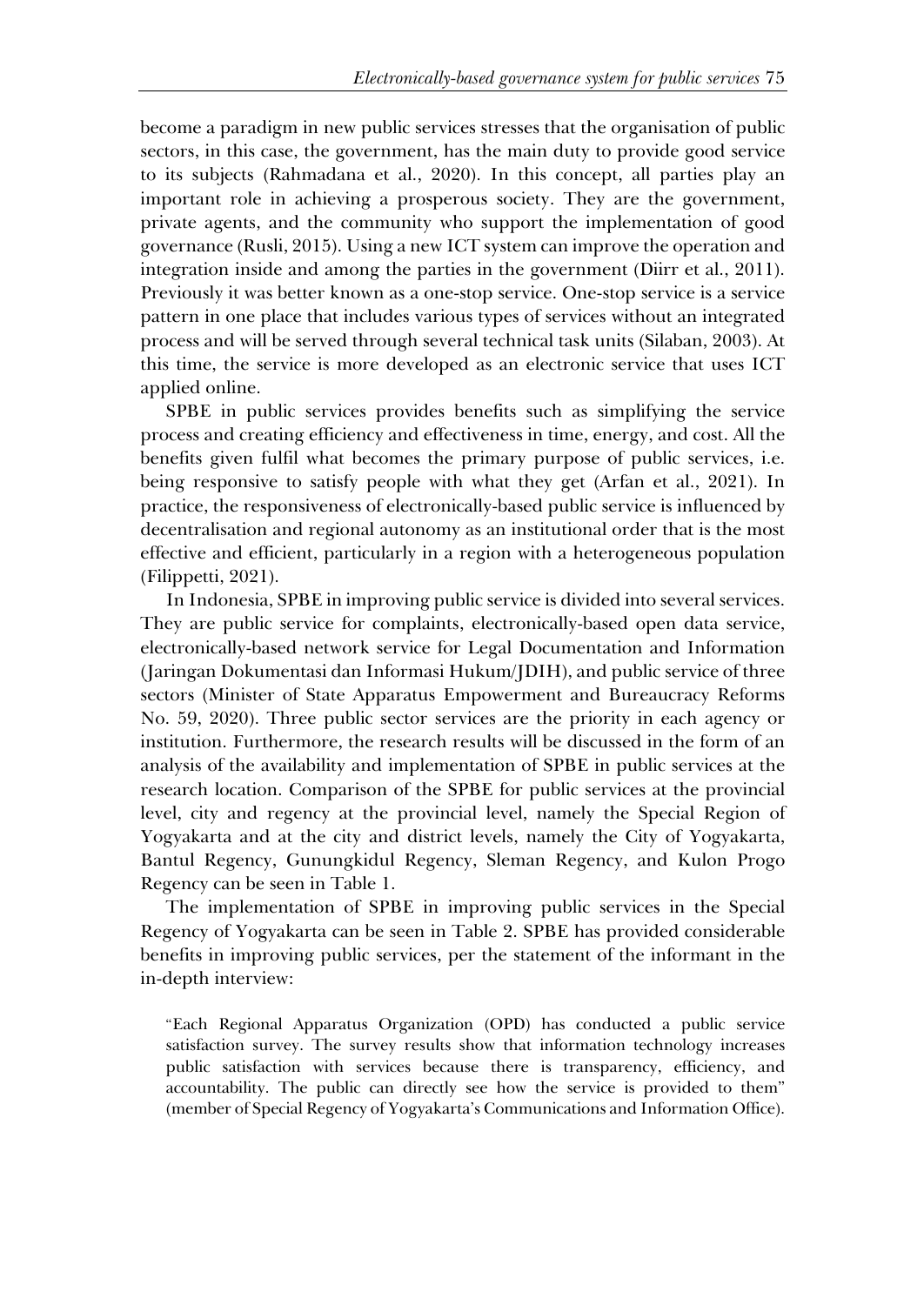|                                | Special Province of<br>Yogyakarta                                                                                                                                                                                                                                                                                        | City of Yogyakarta                                                                                                                                                                                                                                                                                            | Regency of Gunungkidul                                                                                                                                                                                                                                                                                                                                                  | Regency of Bantul                                                                                                                                                                                                                                                                                                                                                                            | Regency of<br>Sleman                                                                                                                                                                                                                     | Regency of<br>Kulon Progo                                                                                                                                                                                 |
|--------------------------------|--------------------------------------------------------------------------------------------------------------------------------------------------------------------------------------------------------------------------------------------------------------------------------------------------------------------------|---------------------------------------------------------------------------------------------------------------------------------------------------------------------------------------------------------------------------------------------------------------------------------------------------------------|-------------------------------------------------------------------------------------------------------------------------------------------------------------------------------------------------------------------------------------------------------------------------------------------------------------------------------------------------------------------------|----------------------------------------------------------------------------------------------------------------------------------------------------------------------------------------------------------------------------------------------------------------------------------------------------------------------------------------------------------------------------------------------|------------------------------------------------------------------------------------------------------------------------------------------------------------------------------------------------------------------------------------------|-----------------------------------------------------------------------------------------------------------------------------------------------------------------------------------------------------------|
| Condition<br>and<br>Potential  | Ranked second at the national Public services can be<br>level of SPBE in 2018.<br>Awarded by the Ministry of<br><b>State Apparatus</b><br>Empowerment and<br><b>Bureaucracy Reforms</b>                                                                                                                                  | accessed on the<br>platform JSS (161<br>applications).                                                                                                                                                                                                                                                        | Since 2017 has tried to<br>integrate digital-based public<br>service infrastructure into all<br>agencies.                                                                                                                                                                                                                                                               | In the early stages, played a role<br>in the preparation of roadmaps<br>and regulations and socialisation<br>with all Regional Empowerment<br>Organisations (Organisasi<br>Perangkat Daerah/OPD).                                                                                                                                                                                            | The<br>implementation of<br>SPBE has been<br>regulated in Head<br>of Regency<br>Regulation No. 22,<br>2021.                                                                                                                              | Since 2018,<br>many<br>innovations have<br>been made in<br>the<br>implementation<br>of SPBE.                                                                                                              |
| Benefits                       | Increasing level of<br>satisfaction. Data is carried<br>out by a satisfaction survey of<br>services that the provincial<br>government runs annually.                                                                                                                                                                     | Smartphone access<br>makes it easy for<br>society to convey<br>information.                                                                                                                                                                                                                                   | Faster, more effective and<br>efficient service                                                                                                                                                                                                                                                                                                                         | Efficient access, both in terms of<br>energy and time, does not<br>require a fee.                                                                                                                                                                                                                                                                                                            | Encourages open,<br>participatory,<br>innovative and<br>accountable<br>administration.                                                                                                                                                   | <b>Effective</b> and<br>efficient services,<br>with better data<br>accuracy                                                                                                                               |
| Challenges<br>and<br>Obstacles | Quantity and quality of<br>human resources<br>Limited fund<br>Availability of network in<br>several areas<br>Low awareness of<br>stakeholders on the<br>importance of developing<br>public services electronically<br>Available ICT infrastructure<br>Availability of resources<br>Security of the information<br>system | Society's readiness to<br>optimising services that<br>the city government<br>provided<br>The central<br>government's changing<br>policies will make it<br>difficult for the<br>regional government to<br>adapt or change the<br>implementation of<br>working methods in<br>the area of Regional<br>Government | Limited fund<br>Human resources quantity<br>and quality need to increase.<br>Indictments and complaints<br>also need to be solved.<br>Consistence in updating data<br>by regional forces<br>Lack of follow-up steps based<br>on the result of evaluation<br>adapted to technological<br>development and the need<br>for making regulations in<br>harmony among agencies | Infrastructure facilities are not<br>optimal<br>Government level human<br>resources<br>Future implementation of<br>public complaint service must<br>be in line with public<br>information openness<br>Data consolidation applied in<br>the regions and its connectivity<br>with other information systems<br>Training for the application<br>organisers at the Kelurahan<br>(village) level. | Accessibility to<br>internet<br>Changes in central<br>regulations<br>Systems at the<br>centre are not<br>integrated yet<br>The latest<br>android-based<br>technology,<br>limited resources<br>Level of<br>information<br>system security | Stable network<br>and connection<br>in all areas of<br>Kulon Progo,<br>particularly the<br>ones categorised<br>as a blank spot<br>Capacity and<br>capability of both<br>human resources<br>and facilities |

# **Table 1**. SPBE for public services: comparison at the provincial level, city and regency

*Source*: Results of in-depth interviews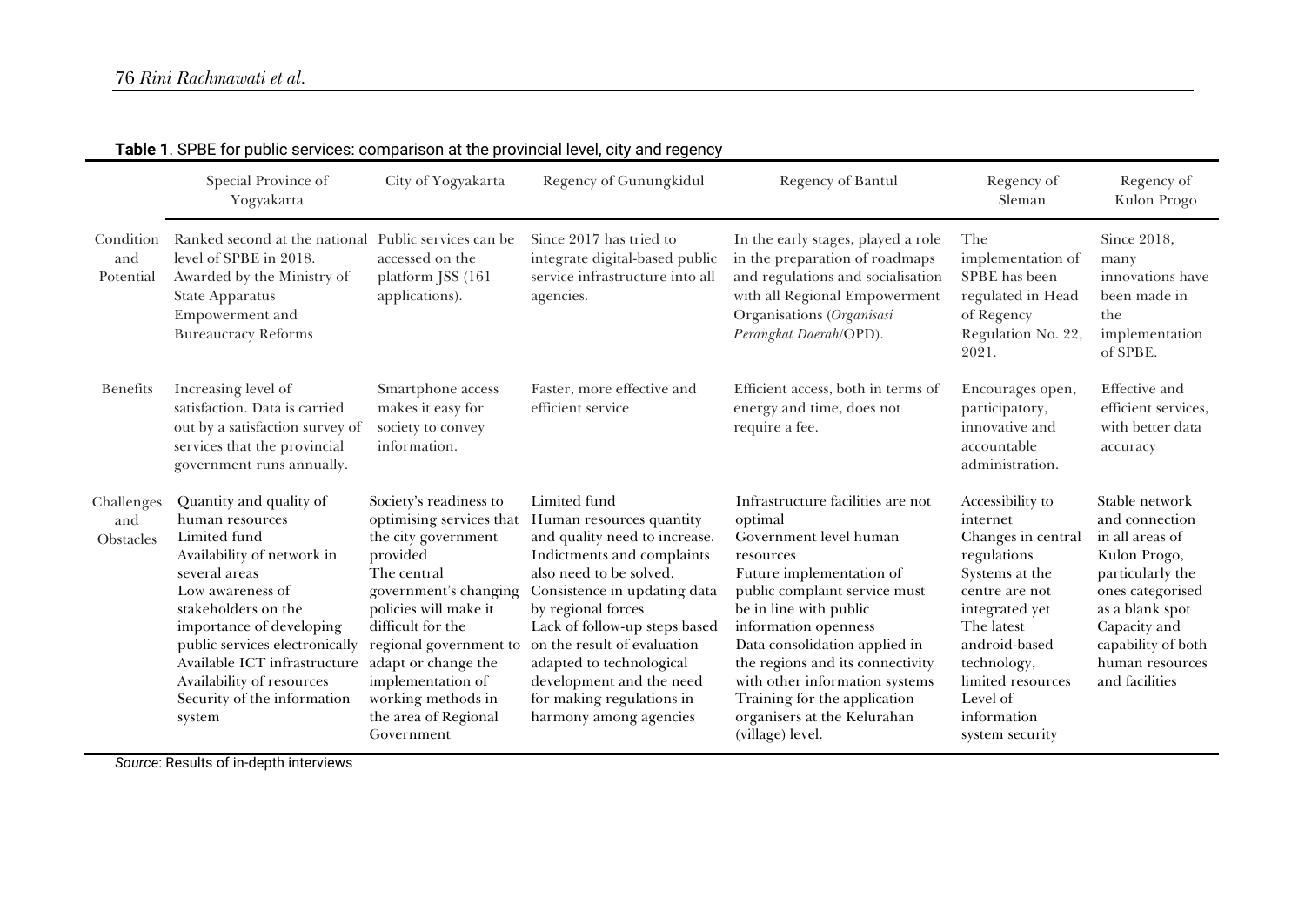|                         | Public service for         | Open data service                  | Legal                 | Service of     |
|-------------------------|----------------------------|------------------------------------|-----------------------|----------------|
|                         | complaint                  |                                    | documentation         | prioritised    |
|                         |                            |                                    | & information         | sector         |
|                         |                            |                                    | service               |                |
|                         | Service type e-Lapor Jogja | PPID Jogja                         | <b>JDIH</b>           | I: "Jogja      |
| Response to In 24 hours |                            | It can be accessed onlineIt can be |                       | Istimewa"      |
| suggestions             |                            | or directly through                | accessed online       |                |
| and                     |                            | <b>PPID</b>                        |                       | II: "SiBakul   |
| feedback                |                            |                                    |                       | Jogja" Service |
| Integration             | Still in the               | Integrated to "Dataku              | Integrated to         |                |
|                         | process of                 | Jogja" belonging to                | JDIH at the           | III: "E-Posti" |
|                         | integration with           | Bappeda (Regional                  | <b>National Level</b> | Service        |
|                         | "SP4N Lapor"               | Planning Board) of DIY             |                       |                |

**Table 2.** SPBE for public services in the Special Province of Yogyakarta (DIY)

*Source*: Results of in-depth interviews and questionnaires

The Aspiration Service and people's online complaints in the Special Region of Yogyakarta are more commonly called "e-Lapor Jogja". PPID Jogja (Portal Pejabat Pengelola Informasi dan Dokumentasi/Gate for Officials in charge of Organizing Information and Documentation) is included in the open data service. JDIH (Jaringan Dokumentasi dan Informasi Hukum/Network for Documentation and Legal Information) service integrated with the national level (JDIHN). "Jogja Istimewa" is a mobile application encompassing almost all information found in the Special Region of Yogyakarta, like tourism, culinary, hotel, shopping centres, public services, event schedules, etc. "SiBakul" Jogja is a digitalisation platform for taking data of Small and Middle Enterprises (SMEs), clustering SMEs, establishing CSMEs, and innovating facilities for strengthening CSMEs. "E-Posti" is a service for the payment of motor vehicle tax in collaboration with BPD (Bank Pembangunan Daerah/Regional Development Bank) of the Special Region of Yogyakarta.

The implementation of an SPBE in the City of Yogyakarta can be seen in Table 3. Improving public services in the City of Yogyakarta is materialised in Jogja Smart Service (JSS). JSS is a "one-door" platform or single window launched by the City Government of Yogyakarta. Public services in the City of Yogyakarta are a form of implementation of SPBE, which is based on identifying shared needs to optimise public services to make it easier for the community to obtain services. This is following the statements of respondents to in-depth interviews:

"Electronically–Based Governance System (Sistem Pemerintahan Berbasis Elektronik/SPBE) in Yogyakarta City aims to provide simpler, more accessible, cheaper services by considering public readiness in optimizing digital potentials. Not just computerizing public services. All community services no longer have to require a faceto-face process between service providers and those who require services. (member of Department of Communication, Information and Encryption, Yogyakarta City).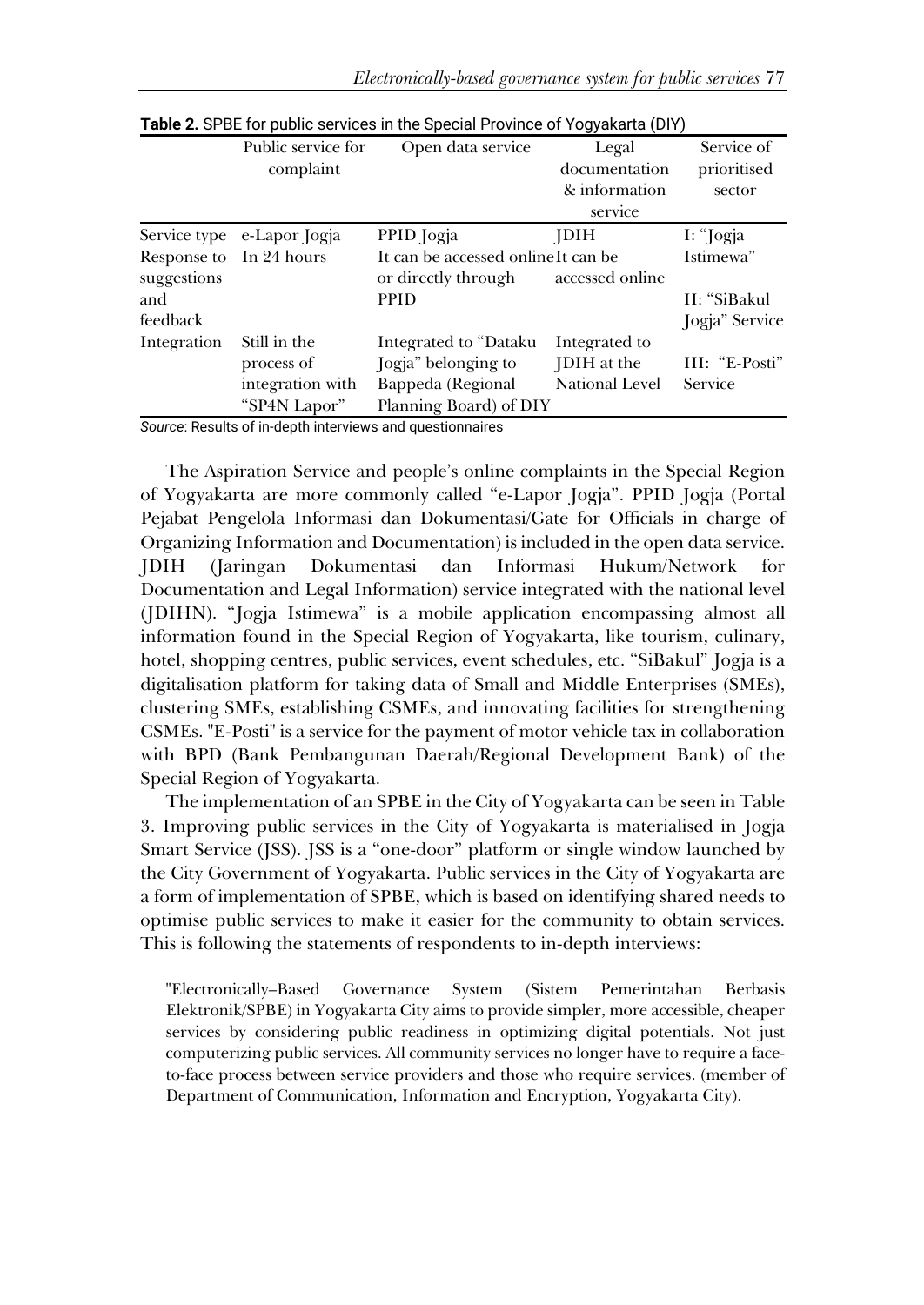|                                               | Public service<br>for complaint                             | Open data service                                        | Legal<br>documentation &<br>information service     | Service of<br>prioritised<br>sector                      |
|-----------------------------------------------|-------------------------------------------------------------|----------------------------------------------------------|-----------------------------------------------------|----------------------------------------------------------|
| Service type                                  | UPIK                                                        | Open Data                                                | <b>JDIH</b>                                         | Sector I:                                                |
| Response to<br>suggestions<br>and<br>feedback | Will be<br>responded in 2 online<br>hours at the<br>longest | It can be accessed                                       | It can be accessed<br>online                        | Application<br>"Nglarisi"<br>Sector II:<br>"Surat Warga" |
| Integration                                   | Not yet<br>"SP4N Lapor"                                     | Open Data is<br>integrated with accessed through<br>ISS. | JDIH is connected<br>to and accessed<br>through JSS | Sector III:<br>Application<br>"Kuliah Lagi"              |

**Table 3**. SPBE for public services in the City of Yogyakarta

*Source*: Results of in-depth interviews and questionnaires

UPIK (Unit Pelayanan Informasi dan Keluhan/Service Unit for Information and Complaint) is not yet integrated with "SP4N Lapor" (Sistem Pengelolaan Pengaduan Pelayanan Publik Nasional/National Public Service Complaint Management System). However, UPIK, Open Data Service and JDIH (Jaringan Dokumentasi dan Informasi Hukum/Network for Documentation and Legal Information) are connected and can be accessed through JSS. Up until June 2021, there had been 161 application services found in JSS. In addition, the complaint service in Yogyakarta City has been significantly advanced, as stated by the following informant:

"Complaint services can be submitted through text illustrations and image or video illustrations accompanied by specifying the coordinates of the required object. This is to minimize reports and complaints that are not real." (member of Department of Communication, Information and Encryption, Yogyakarta City).

The application "Nglarisi" (i.e. stimulating the sale) is the one used to make a reservation for meeting refreshment from society as an implementation of the program Gandeng-Gendong (i.e. walking hand-in-hand and carrying for something) run by the City Government of Yogyakarta. Unlike the application "Nglarisi" intended for the trade sector, the application service "Surat Warga" became one of the gates for public services used to provide services and information related to the coronavirus screening, reports from society, letter of introduction, any services from sub-district and city village offices, and information from society.

Last but not least, another public sector that is of priority in the city of Yogyakarta is the application "Kuliah Lagi". It was used for taking students' attendance during the COVID-19 pandemic as one of the ways to prevent COVID-19 from spreading in the city of Yogyakarta. The implementation of an SPBE in the Gunungkidul Regency can be seen in Table 4.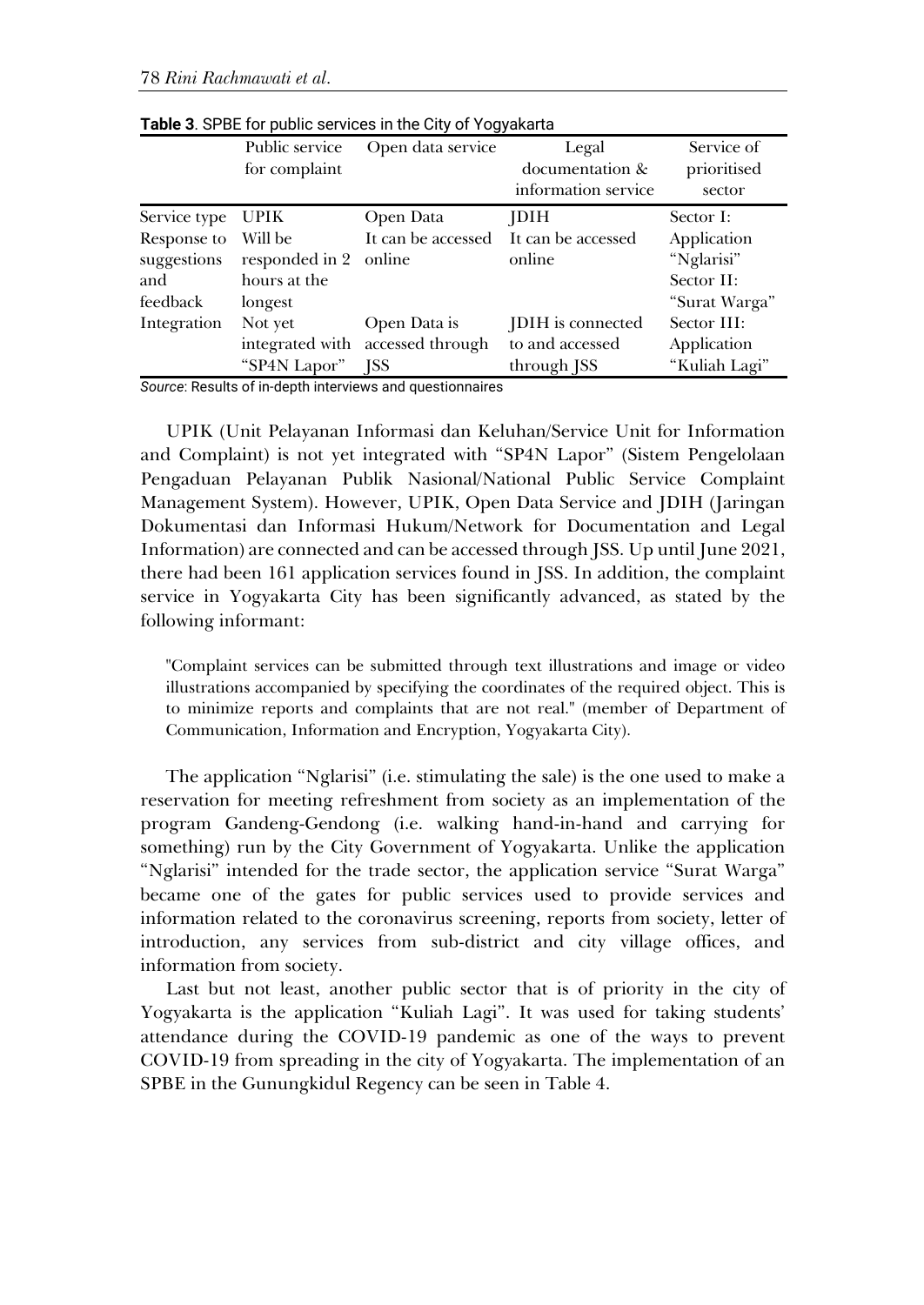|                    | Public service for<br>complaint                                                                                                                           | Open<br>data<br>service | Legal<br>documentation &<br>information service | Service of<br>prioritised<br>sector                 |
|--------------------|-----------------------------------------------------------------------------------------------------------------------------------------------------------|-------------------------|-------------------------------------------------|-----------------------------------------------------|
| Service type Lapor |                                                                                                                                                           | Open<br>Data            | <b>JDIH</b>                                     | Sector I:<br>"e-Pusda"                              |
| and<br>feedback    | Response to Based on system records, in<br>suggestions 2021, the average follow-up<br>speed is 1.3 working days<br>with a completion of 5<br>working days | accessed<br>online      | It can be It can be accessed<br>online          | Sector II:<br>"SPTPD"<br>Sector<br>III:<br>"SIMPLE" |
| Integration        | Integrated to "SP4N Lapor" -                                                                                                                              |                         | Integrated to<br><b>IDIHN</b> and BSrE          |                                                     |

**Table 4**. SPBE for Public Services in the Regency of Gunungkidul

*Source*: Results of in-depth interviews and questionnaires

The benefits of Open Data from the Gunungkidul Regency Government are transparency of data and democratic control, increased public participation, efficiency and effectiveness of government services and can be used by the community and stakeholders to provide social and economic benefits. However, the challenge of implementing open data services is that there are demands from the public regarding Open Data, which requires consistency in updating data by regional officials. Other sectors of public service that have become the priority in SPBE in Gunung Kidul Regency are "E-PUSDA", "E-SPTPD", and "SIMPLE". "E-PUSDA" is intended to push reading habits and encourage the learning process in society, "E-SPTPD" has given transaction services to its users such as data basis transaction, data validation, agreement mechanism, and data analysis. "SIMPLE", as a sectoral public service that is electronically based, is seen to have given transaction service to its users related to the sectoral public of the government's activities such as data basis transaction, data validation, agreement mechanism, and data analysis:

"Optimization of Electronic-Based Public Services must be carried out by providing monitoring and technical guidance for the SPBE process, improving infrastructure, applications, information security and data management. Of course, all these efforts must be supported by the relevant OPD and also the community as users." (member of Communication and Information Office of Gunungkidul Regency).

The implementation of SPBE in the Bantul Regency can be seen in Table 5. SP4N service as a forum that accommodates complaints, aspirations, and requests for information. Report SP4N can be directly downloaded on Play Store or Apps Store. The challenge of implementing this public service complaint service in the future must be in line with the era of public information disclosure in which the traffic of public complaints will increase and require fast handling. An electronicbased public service in the form of open data services in Bantul Regency that has been developed is the Satu Data Portal. The development of open data services is needed, among others, to integrate open data services with other service information systems. The challenges of implementing this open data service in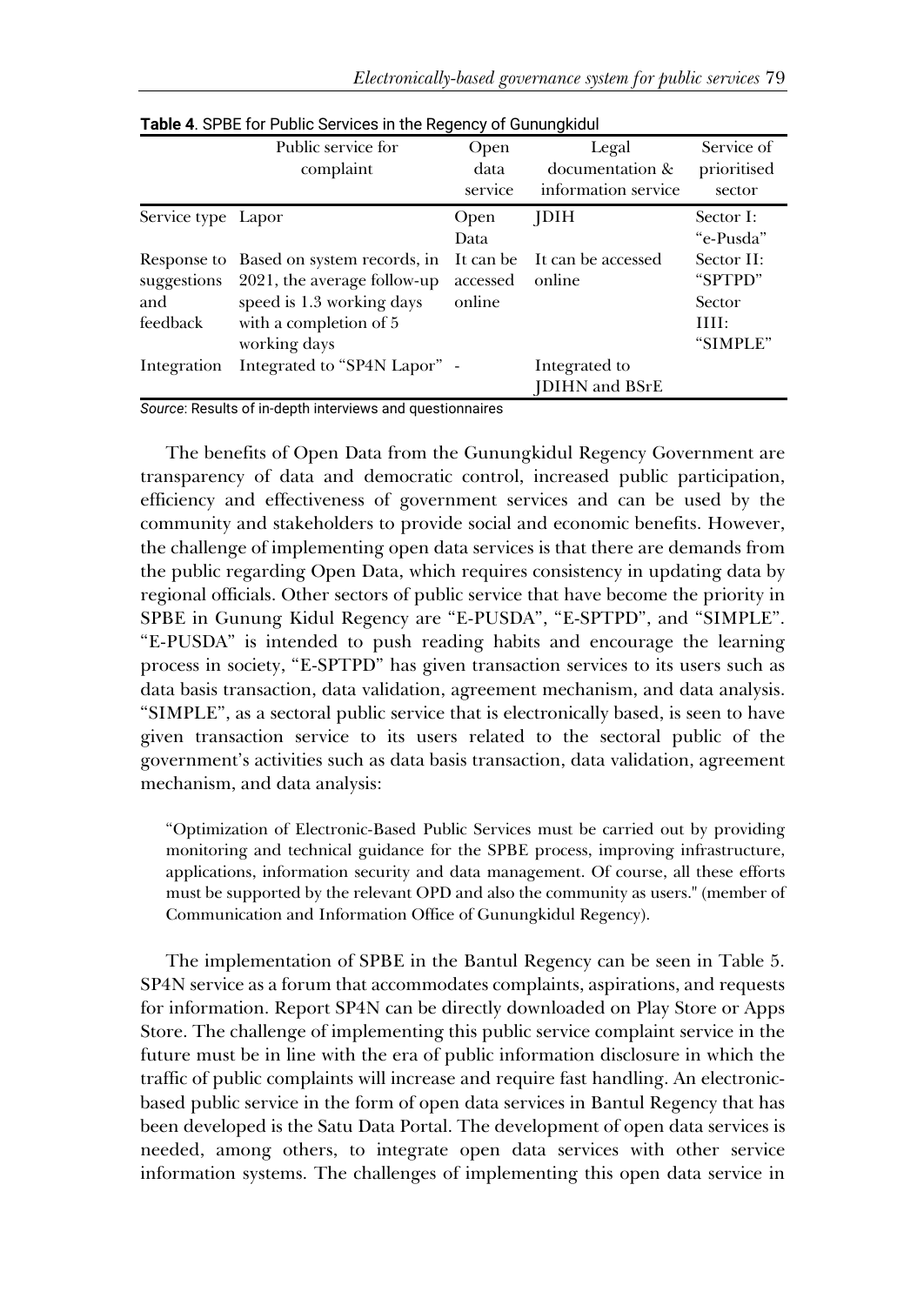the future are data consolidation that will be applied to regions and connectivity with other information systems.

|                                | Public service for complaint                                                                                                               | Open data<br>service              | Legal<br>documentation<br>& information<br>service | Service of<br>prioritised<br>sector      |
|--------------------------------|--------------------------------------------------------------------------------------------------------------------------------------------|-----------------------------------|----------------------------------------------------|------------------------------------------|
| Service type Lapor             |                                                                                                                                            | Satu Data<br>Bantul<br>(One Data) | <b>JDIH</b>                                        | Sector I:<br>"Dukcapil<br>Smart"         |
| suggestions<br>and<br>feedback | Response to Based on system records, in<br>2021, the average follow-up<br>speed is 1.3 working days with<br>a completion of 5 working days | It can be<br>accessed<br>online   | It can be<br>accessed online                       | Sector II:<br>"DGS<br>Health<br>Service" |
| Integration                    | Not yet integrated to "SP4N<br>Lapor"                                                                                                      |                                   |                                                    | Sector IIII:<br>"Lantip"                 |

**Table 5**. SPBE for public services in Regency of Bantul

*Source*: Results of in-depth interviews and questionnaires

The implementation of an SPBE in the Sleman Regency can be seen in Table 6. The Electronic-Based Public Service System provides convenience for the community in accessing the necessary service needs, especially people who are in suburban areas can be served, of course also minimizing transport costs. In addition, the Sleman District Complaint Service can provide positive benefits as a channel for aspirations and information from the community to the government. The following information corroborates this:

"It is easier for the community, especially people whose houses are far away, to be more efficient. On the other hand, the Sleman complaint service is quite successful. With this service, it is rare for demonstrations to occur in districts." (member of Sleman Regency Communication and Information Office).

"Dukcapil Online" is a service consisting of actions for Identity Cards (KTP), Family Cards (KK), Child Identity Cards (KIA), and migration. "Online Licensing" provides convenience for the public to obtain various types of permit documents through the Sleman Simpadu channel. Meanwhile, Public Service Smart Health RSUD is promoted by the Regional General Hospital (RSUD) Sleman with the application "SI JEMPOL" or Online Emergency Network Information System to Prevent Panic. The implementation of SPBE in the Kulon Progo Regency can be seen in Table 6.

"TaniKu" consists of 14 features providing information for users and the public. "BumilKu" is equipped with GIS to develop data on pregnant women. "SiCantik Cloud" is an intelligent application of integrated licensing services for the public based on an integrated Permit Service cloud system/smart application. The Kulon Progo Regency Government asked all regional and sub-district officials to have Quick Win.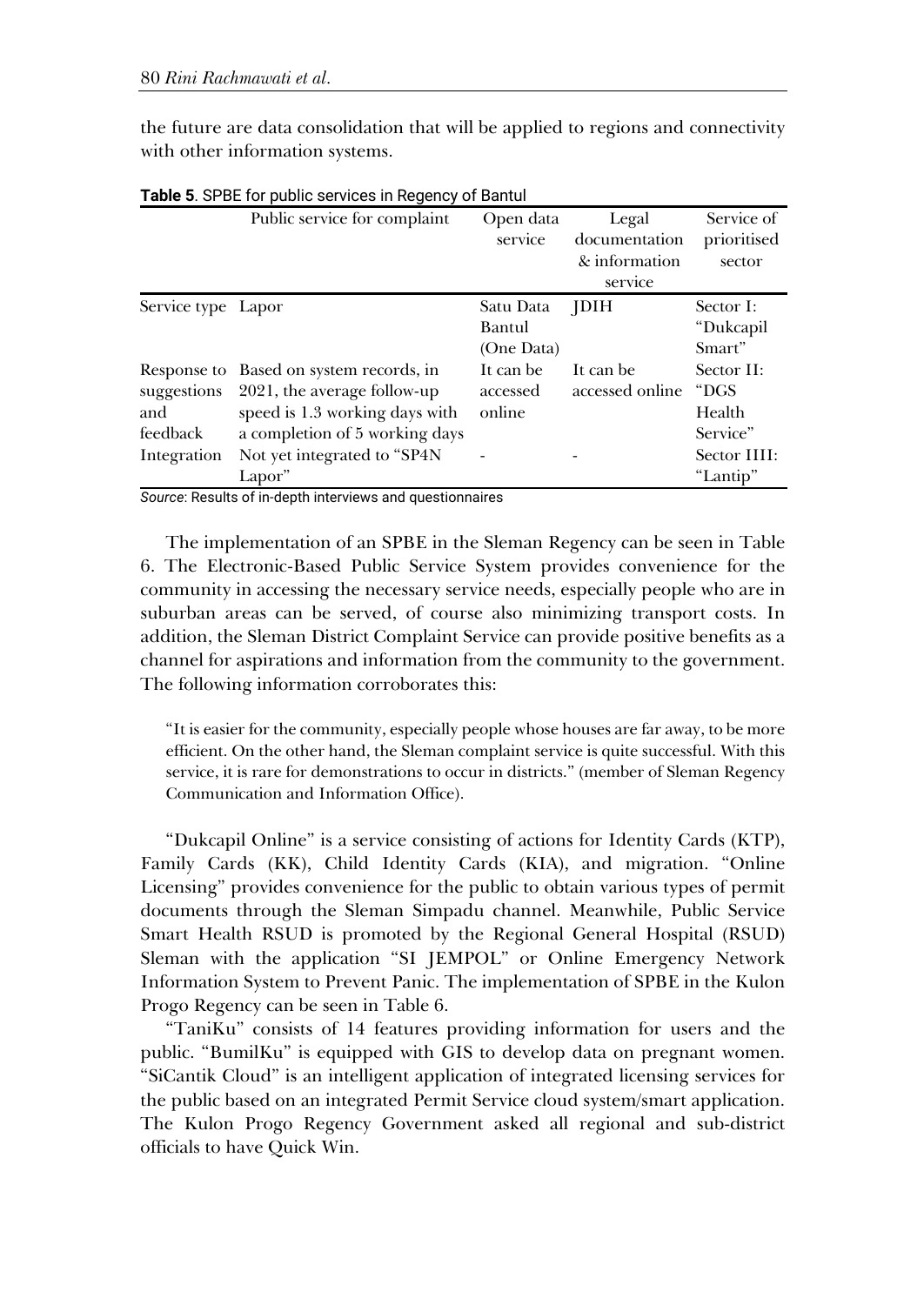Service of

|                                                       | Public service<br>for complaint                    | Open data service                                                                                                           | Legal<br>documentation &<br>information service | Service of<br>prioritised<br>sector             |
|-------------------------------------------------------|----------------------------------------------------|-----------------------------------------------------------------------------------------------------------------------------|-------------------------------------------------|-------------------------------------------------|
|                                                       | Service type Lapor Sleman                          | Sleman Satu Data (One JDIH<br>Data)                                                                                         |                                                 | Sector I:<br>"Dukcapil                          |
| Response to Will be<br>suggestions<br>and<br>feedback | responded to in 4 online<br>days at the<br>longest | It can be accessed                                                                                                          | It can be accessed<br>online                    | Online".<br>Sector II:<br>"Online"<br>Permits". |
| Integration                                           | Not yet<br>integrated to<br>"SP4N Lapor"           | Integrating SDI and<br>Sleman geoportal is the<br>basis for collaboration<br>and integration with<br>other service systems. |                                                 | Sector III:<br>"Smart<br>Health<br>RSUD"        |

## **Table 6**. SPBE for public services in Regency of Sleman

*Source*: Results of in-depth interviews and questionnaires

| Public service for | Open data service | Legal         |
|--------------------|-------------------|---------------|
| complaint          |                   | documentation |
|                    |                   | & information |
|                    |                   |               |

#### **Table 7.** SPBE for public services in the Regency of Kulon Progo

|                    | complaint                                                                                                |                                            | documentation<br>& information<br>service | prioritised<br>sector                |
|--------------------|----------------------------------------------------------------------------------------------------------|--------------------------------------------|-------------------------------------------|--------------------------------------|
| Service type Lapor |                                                                                                          | Portal Satu Data<br>(Gate of One)<br>Data) | <b>JDIH</b>                               | Sector I:<br>"TaniKu",<br>Sector II: |
| and<br>feedback    | Response to Will be responded to It can be accessed It can be<br>suggestions in 7 days at the<br>longest | online                                     | accessed online Sector III:               | "BumilKu",<br>"SiCantik"             |
|                    | Integration Integrated to "SP4N -<br>Lapor"                                                              |                                            | Integrated to<br><b>JDIHN</b>             |                                      |

*Source*: Results of in-depth interviews and questionnaires

This is a quick and urgent program to be carried out, as stated in the results of in-depth interviews as follows:

"We asked all regional devices to create applied application models such as Quick Win. There are 42 Quick Wins including 12 sub-districts and 30 OPD". (member of Kulon Progo Regency Communication and Information Office).

## **Discussion and the development of public services in the future**

Several cities that have been declared smart cities in Indonesia have made a breakthrough by using information and communication technology (ICT)-based applications (Rachmawati et al., 2021). Breakthroughs in the implementation of SPBE in Regional Government cannot be separated from several weaknesses on which evaluation can be based to establish better public services in the future.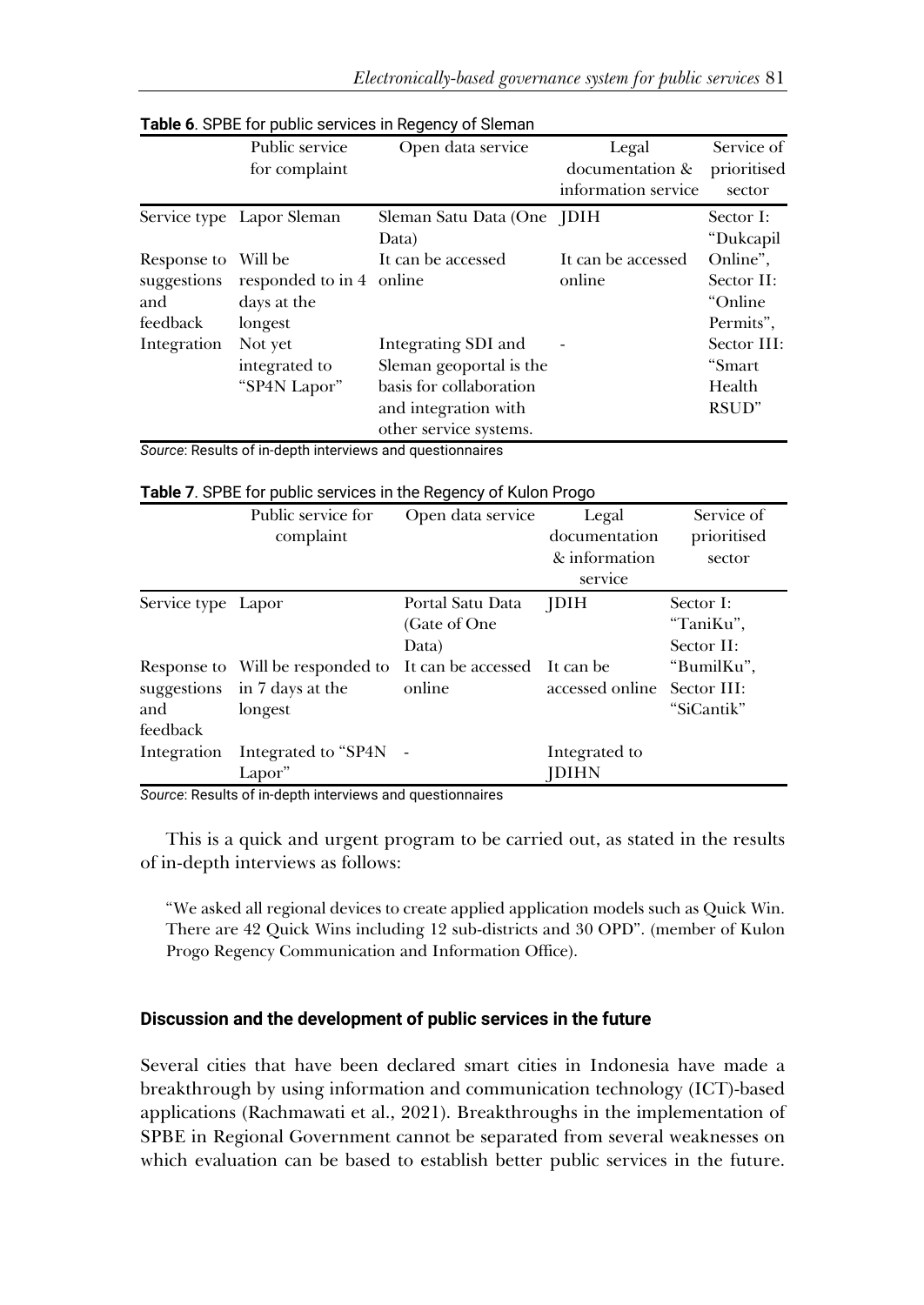Meanwhile, several weaknesses concerning the implementation of SPBE in the area of administration in DIY are, among others: 1) Policies from the central government forces the regional government to adapt the existing established services; 2) Several services are not integrated into the system belonging to the central government; 3) Human resource in the region is still limited; 4) Socialisation to OPDs and society about the information about the existing public services in the respective region is still limited.

In the future, the development of public services needs to integrate all indictment canals (application, email, website, and social media) into one dashboard. This includes providing facilities to integrate service data between the regional and central governments, developing a database or variation of data on an open data service, and modules on law consultation integrated into other relevant applications. In addition, it is necessary to provide facilities for adequate data services, develop and optimise services in line with what each region needs, such as the need for the development of data service for UMKM, integration of notification system, electronic autograph, etc. Collaboration, cooperation, and integration of different kinds of public services became the key to success for the regional government in providing services easily and improving the service quality for society in particular and the administrative organisations in general.

Since there is no balanced perception of implementing SPBE in each region, this becomes a problem of its own. Therefore, each regional government must have the same perception that SPBE is not only a matter of applying ICT. More importantly, it is about how to organise administration by using ICT as a tool to improve the quality of service to society. Thus, the responsibility for implementing SPBE in a region is not merely taken by the agency in charge of ICT. Instead, this becomes the responsibility of all OPDs that provide administrative services to society using ICT as a supporting tool. Therefore, it is necessary to undergo socialisation and technical guidance for all stakeholders and society. Socialisation can be about the stipulation for Service Standard applied to all kinds of services adapted to the basis and component of public service standards applied. Besides, socialization can also be about the system of offering compensation if a service is found not following the standard for the recipient in all kinds of services. The other kind of socialisation can also be about information related to public services accessible online using social media and is connected to the national public service information system.

The regional government has provided public services in the form of both the ones in SPBE and the ones of regional innovation. In the future, various integrated service applications with an online basis and network access will be needed (Rachmawati et al., 2021). This study shows that indictment or complaint service, open data service, and service of the prioritised sector in each region have different names. Nevertheless, their function and scheme in each region have the same purpose. This is intended to facilitate society members to deliver an indictment of their problems. Each plight will be followed up for solution by the respective OPD in the Regional Government in minutes or days.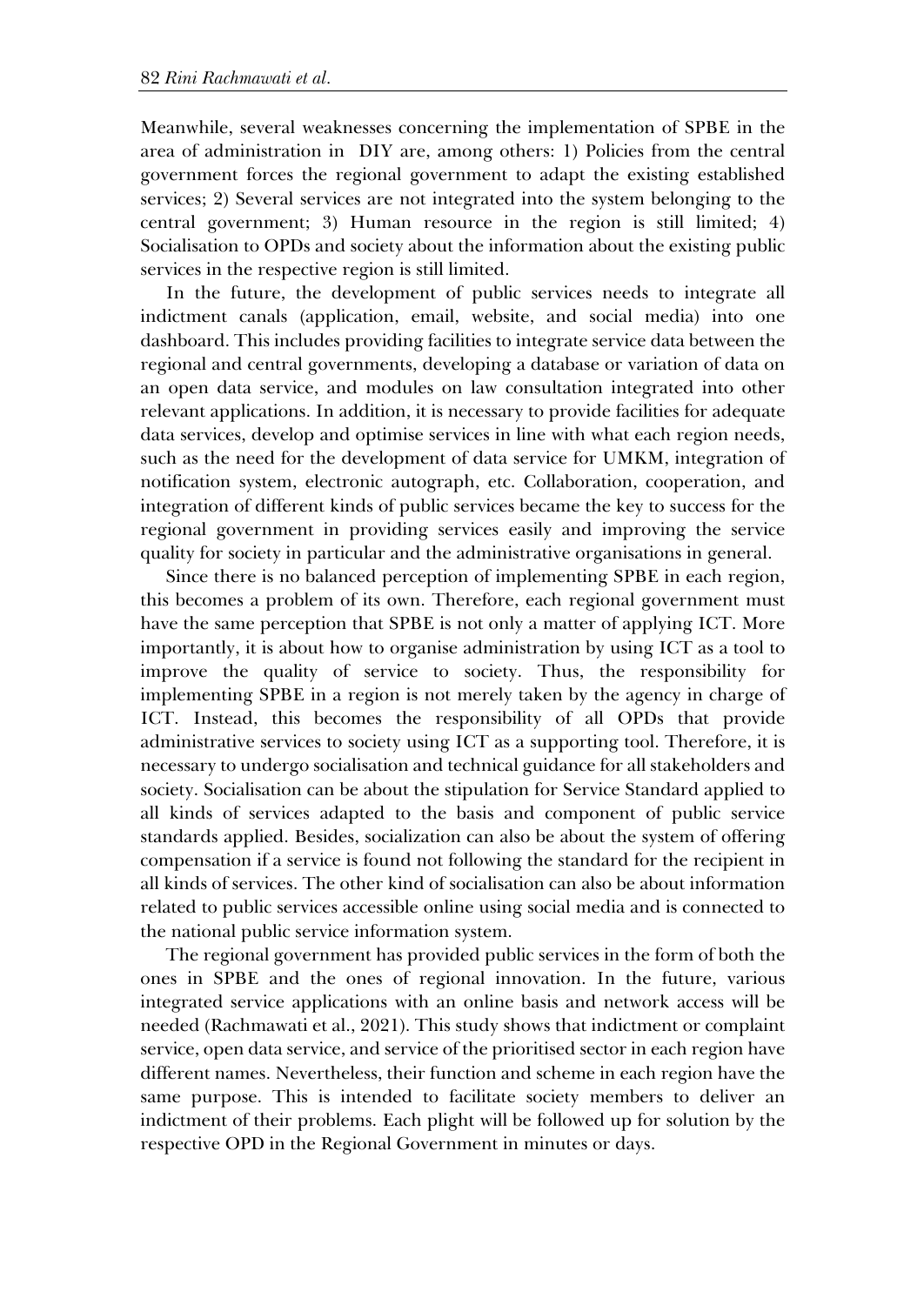Meanwhile, the Open Data Service in the Provincial Government of DIY is called PPID, different from the one in the City Government of Yogyakarta and Regional Government of Gunungkidul Regency, which is called Open Data. In the Regional Government of the Regencies of Bantul, Sleman, and Kulon Progo, it is called One Data. Like open data service, the service of the prioritised sector in each region is also different. The service of the prioritised sector that becomes a regional innovation as an effort to solve problems in each region is certainly different from one another. In each region, it indicates the one of excellence in the respective region, like the Province of DIY with "Jogja Istimewa", the City of Yogyakarta with "Nglarisi", Regency of Gunungkidul with "e-Pusda", Regency of Bantul with "Dukcapil Smart", Regency of Sleman with "Dukcapil Online", and Regency of Kulon Progo with "TaniKu".

Unlike the other three services, the service of Network for Law Documentation and Information is called the same, i.e. JDIH. JDIH service, especially in the Province of DIY and Regency of Kulon Progo, has been integrated into JDIHN.

#### **Conclusions**

This research shows that the regional government has provided public services in the form of both the ones in SPBE and the ones of regional innovation. These public services give benefits to users. People feel more open to the information and get practical and efficient, transparent and accountable services from the government. However, there are obstacles to using public services, namely network constraints and limited human resources for electronic-based service providers. This should be a priority for future solutions. In addition, strong, collaborative, and innovative leadership will determine the success of SPBE in each local government agency, so that it is expected to be able to encourage the creation of a work environment and culture that can support the progress of public services in SPBE.

#### **Funding**

The research was funded by the Faculty of Geography, Universitas Gadjah Mada, through Penelitian Mandiri Dosen Scheme in 2021.

#### **Acknowledgements**

The author wishes to thank the Faculty of Geography, Universitas Gadjah Mada, for the Research Grant in 2021 and the blind reviewers for the comments to improve the manuscript.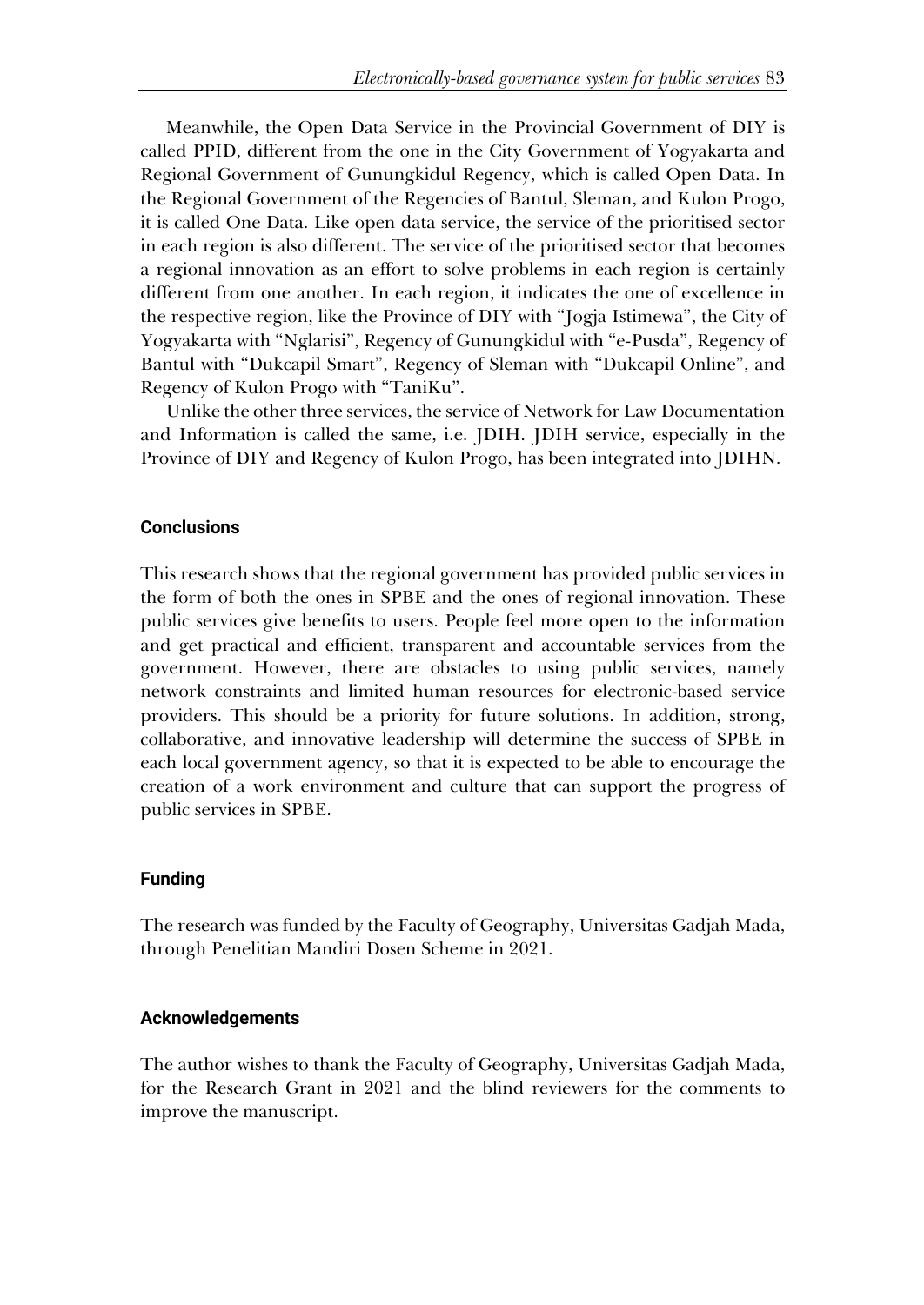#### **References**

- Aikins, S.K. and Krane, D. (2010), "Are Public Official Obstacles to Citizen Centered E- Government? An Examination of Munipal Administrators Motivation and Actions", *State and Local Government Review*, vol. 42, no. 2, p. 87- 103.
- Al-Khouri, A.M. (2011), "An Innovative Approach for e-Government Transformation", *International Journal of Managing Value and Supply Chains (IJMVSC)*, vol. 2, no. 1.
- Almira, P., Lipu. B., Pradipta and Rachmawati, R., (2019), "Utilization of Human Resources Management Information System (SIMPEG) Application to Support e-Government in the BKPP at Palangka Raya Municipality", *Proceedings of the 15th International Asian Urbanization Conference*, Vietnam, Springer.
- Arfan, S., Maryani and Nasution, M.S. (2021), "Responsitivity of Public Services in Indonesia during the COVID-19 Pandemic", *Budapest International Research and Critics Institute-Journal (BIRCI-Journal)*, vol. 4, no. 1, p. 552-562.
- Ariana, S., Azim, C. and Antoni, D. (2020), "Clustering of ICT Human Resources Capacity in the Implementation of e-Government in Expansion Area: A Case Study from Pali Regency", *Cogent Business & Management*, vol. 7, no. 1.
- Departemen Komunikasi dan Informatika, (2004), Dokumen Cetak Biru (Blueprint) Sistem Aplikasi e-Government bagi Lembaga Pemerintah Daerah, viewed 11 March 2021, shorturl.at/jqxR9.
- Dias Canedo, E., Morais do Vale, A.P., Patrão, R.L., Camargo de Souza, L., Machado Gravina, R., Eloy dos Reis, V., Lúcio Lopes Mendonça, F. and de Sousa, R.T.Jr. (2020), "Information and Communication Technology (ICT) Governance Processes: A Case Study", *Information*, vol. 11, no. 10, p. 462.
- Diirr, B., Araujo, R. and Cappelli, C. (2011), "Talking about Public Service Processes", *Lecture Note in Computer Science*, vol. 6847.
- Djunaedi, A., Permadi, D., Nugroho, L., Widyawan., Rachmawati, R., Hidayat, A., Achmad., K. and Egaravanda, S. (2018), *Membangun Kota dan Kabupaten Cerdas: Sebuah Panduan bagi Pemerintah Daerah*, Yogyakarta, Gadjah Mada University Press.
- Dwiyanto, A. (2006), *Mewujudkan Good Governance melalui Pelayanan Publik*, Yogyakarta, UGM Press.
- Filippetti, A. (2021), "Does Regional Autonomy Improve Local Public Services in More Diverse Regions?" in E.M. Belser, T. Bächler, S. Egli and L. Zünd (eds), *The Principle of Equality in Diverse States: Reconciling Autonomy with Equal Rights and Opportunities*, p. 130-157.
- Gedeona, H.T. (2015), "Analisis Model Alternatif Instrumen Pengukuran Kinerja Unit Pelayanan di Lingkungan Pemerintah Provinsi Jawa Barat", *Jurnal Ilmu Administrasi*, vol. 12, p. 469-490.
- Indrajit, R.E. (2006), *Electronic Government: Development Strategy and Development of Public Service System Based Digital Technology*, Yogyakarta, Andi.
- Kim, C. and Kim, K.A. (2021), The Institutional Change from e-Government Toward Smarter City; Comparative Analysis Between Royal Borough of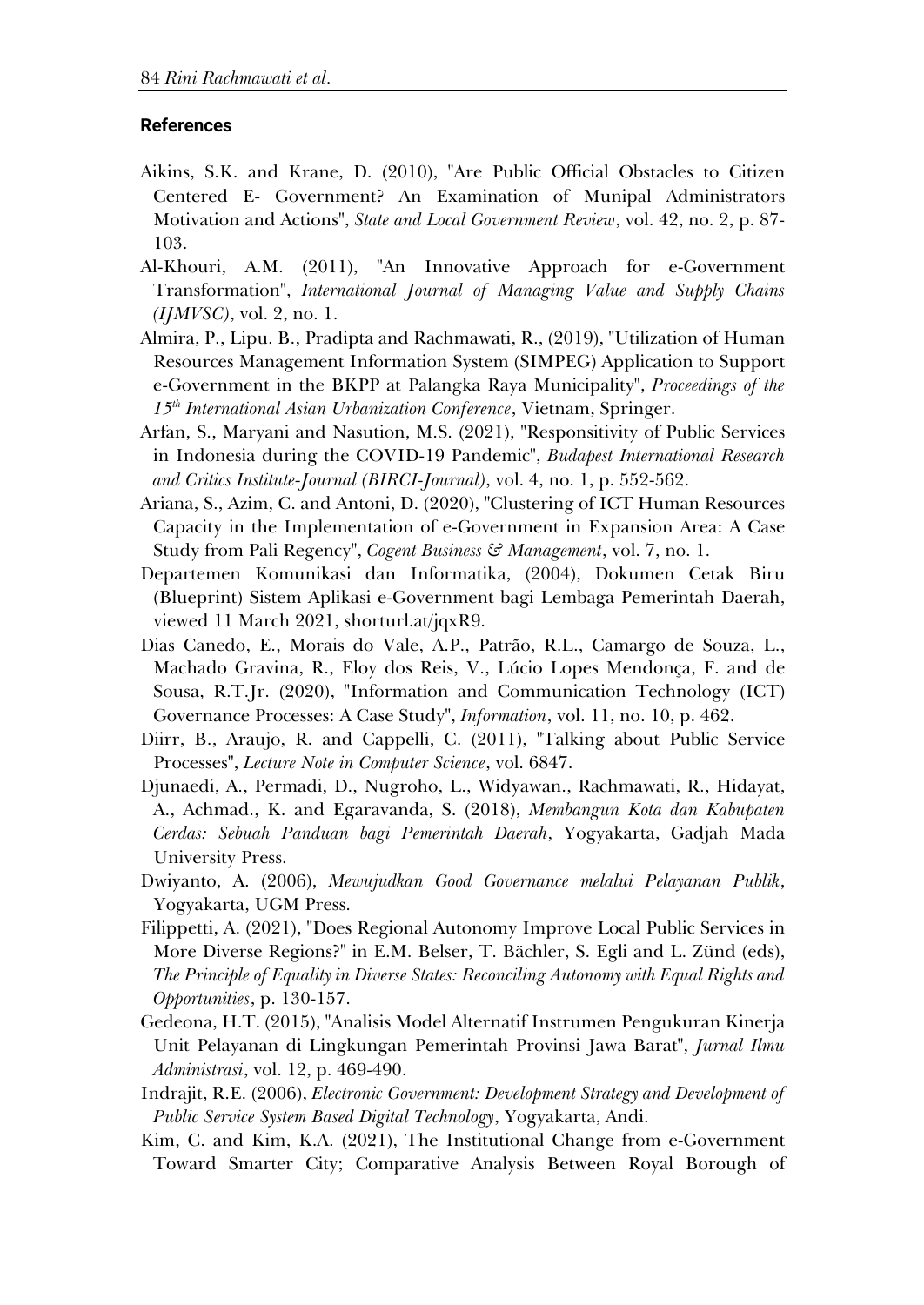Greenwich, UK, and Seongdong-gu, South Korea, *Journal of Open Innovation: Technology, Market, and Complexity*, vol. 7, no. 1, p. 1–33.

- Kim, S. and Kim, D. (2020), "ICT Implementation and Its Effect on Public Organizations: The Case of Digital Customs and Risk Management in Korea", *Sustainability*, vol. 12, no. 8, p. 3421.
- Luna-Reyes, L. and Gil-Garcia, J. (2014), "Digital Government Transformation and Internet Portals: The Co-Evolution of Technology, Organizations, and Institutions", *Government Information Quarterly*, vol. 31, no. 4, p. 545–555.
- McKevitt, D. (1998), *Managing Core Public Services*, Blackwell Publishers, Oxford.
- Ministry of State Apparatus Empowerment and Bureaucracy Reforms (Peraturan Menteri Pendayagunaan Aparatur Negara dan Reformasi) (2018) *Ministerial Regulation no. 5 about The Evaluation Guideline of Electronically-Based Governance System (Birokrasi No. 5 tentang Pedoman Evaluasi Sistem Pemerintahan Berbasis Elektronik).*
- Ministry of State Apparatus Empowerment and Bureaucracy Reforms (Peraturan Menteri Pendayagunaan Aparatur Negara dan Reformasi) (2020) *Ministerial Regulation no. 59 on Monitoring and Evaluation of Electronically-Based Governance System (Birokrasi No. 59 tentang Pemantauan dan Evaluasi Sistem Pemerintahan Berbasis Elektronik).*
- Nam, T. (2014), "Determining the Type of e-Government Use", *Government Information Quarterly*, vol. 31, no. 2, p. 211–220.
- Pieterson, W. and Ebbers, W. (2008), "The Use of Service Channels by Citizens in The Netherlands: Implications for Multi-Channel Management", *International Review of Administrative Science*, vol. 74, no. 1, p. 95-110.
- Pratiwi, H., Putra, W. and Herlambang, A. (2020), "Evaluasi Penerapan e-Government Di Pemerintah Kabupaten Sumbawa Besar Menggunakan Kerangka Kerja Sistem Pemerintahan Berbasis Elektronik (SPBE)", *Jurnal Pengembangan Teknologi Informasi dan Ilmu Komputer*, vol. 4, no. 11, p. 4117.
- President of the Republic of Indonesia (2018), *Presidential Regulation no. 95 concerning Electronically-Based Governance System (Peraturan Presiden no. 95 tentang Sistem Pemerintahan Berbasis Elektronik).*
- Rachmawati, R., Choirunnisa, U., Pambagyo, Z.A., Syarafina, Y.A. and Ghiffari, R.A. (2021), "Work from Home and the Use of ICT during the COVID-19 Pandemic in Indonesia and Its Impact on Cities in the Future", *Sustainability*, vol. 13, no. 12, p. 6760.
- Rachmawati, R., Ramadhan, E. and Rohmah, A. (2018), "Aplikasi Smart Province "Jogja Istimewa": Penyediaan Informasi Terintegrasi dan Pemanfaatannya", *Majalah Geografi Indonesia*, vol. 32, no. 1.
- Rachmawati, R., Sari, A.D., Sukawan, H.A.R., Widhyastana, I.M.A. and Ghiffari, R.A. (2021), "The Use of ICT-Based Applications to Support the Implementation of Smart Cities during the COVID-19 Pandemic in Indonesia", *Infrastructures*, vol. 6, no. 9, p. 119.
- Rahmadana, M.F., Mawati, A.T., Siagian, N., Perangin-angin, M.A., Refelino, J., Tojiri, M.Y., Siagian, V., Nugraha, N.A., Manullang, S.O., Silalahi, M.,